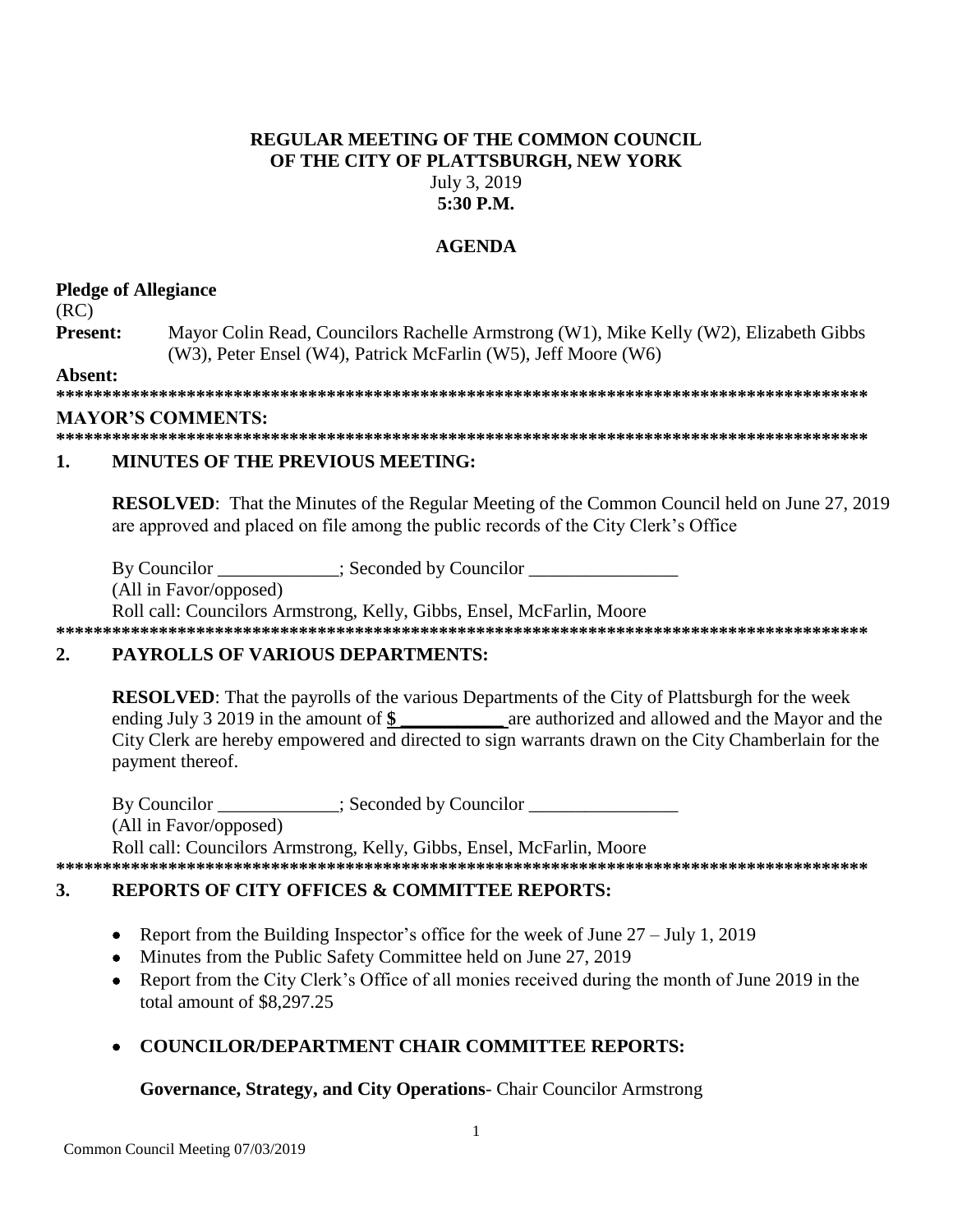City Infrastructure – Chair Councilor Moore

**Finance and Budget – Chair Councilor Kelly** 

**Public Safety – Chair Councilor Gibbs** 

**Plattsburgh Public Library** – Chair Councilor Ensel

**MLD - MLD Board President Councilor McFarlin** 

**RESOLVED:** That the reports as listed are hereby ordered received and any written reports are placed on file among the public records of the City Clerk's Office.

By Councilor \_\_\_\_\_\_\_\_\_\_\_\_; Seconded by Councilor \_\_\_\_\_\_\_\_\_\_\_\_\_\_\_\_\_\_\_\_\_\_\_\_\_\_\_\_\_\_\_ (All in Favor/opposed) Roll call: Councilors Armstrong, Kelly, Gibbs, Ensel, McFarlin, Moore 

#### **CORRESPONDENCE OR RECOMMENDATIONS FROM BOARDS:** 4. **None**

### 5. **AUDIT OF CLAIMS:**

**RESOLVED:** That the bills Audited by the Common Council for the week ending July 5, 2019 in the are authorized and allowed and the Mayor and City Clerk are hereby amount of  $\$\$ authorized and directed to sign warrants drawn on the City Chamberlain for the payment thereof.

By Councilor \_\_\_\_\_\_\_\_\_\_\_\_\_; Seconded by Councilor \_\_\_\_\_\_\_\_\_\_\_\_\_\_\_\_\_\_\_\_\_\_\_\_\_\_\_\_\_\_

(All in Favor/opposed)

Roll call: Councilors Armstrong, Kelly, Gibbs, Ensel, McFarlin, Moore 

### PERSONS ADDRESSING COUNCIL ON AGENDA ITEMS ONLY: 6.

### 7. **OTHER ITEMS:**

A. RESOLVED: In accordance with the request therefore the Common Council approves that the Mayor be authorized to sign an agreement with OptumHealth Care Solutions, LLC for the City to participate in OptumHealth's Fitness Passport Program.

By Councilor \_\_\_\_\_\_\_\_\_\_; Seconded by Councilor \_\_\_\_\_\_\_\_\_\_\_\_\_\_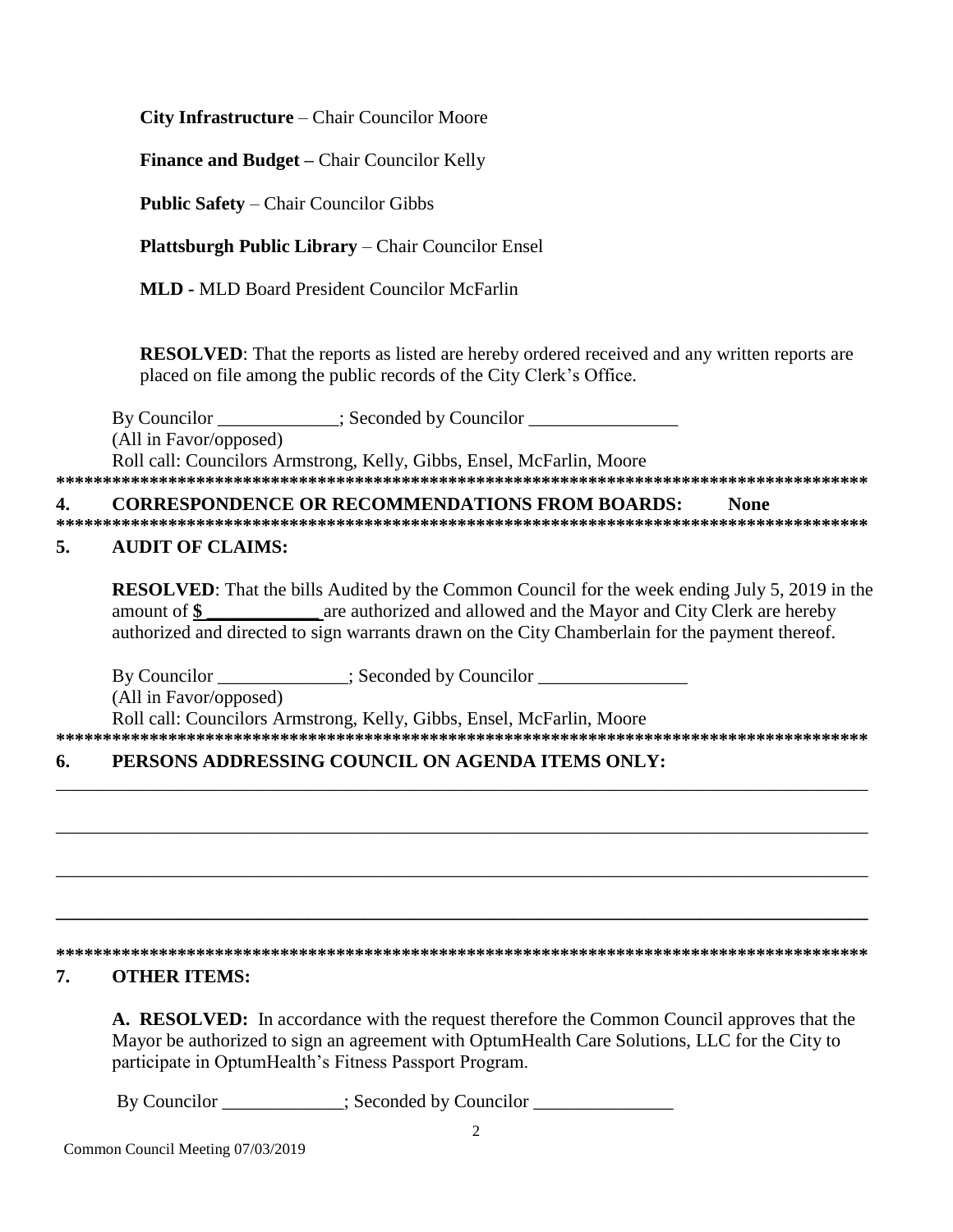Discussion:

Roll call: Councilors Armstrong, Kelly, Gibbs, Ensel, McFarlin, Moore

**ACTION TAKEN:** Adopted Lefeated Withdrawn Tabled Follow up Action:

**B.** WHEREAS; The City of Plattsburgh is committed to securing funding to develop a coordinated, comprehensive plan for Harborside;

WHEREAS; Funds are available to support a Master Plan through the 2019 New York State Consolidated Funding Application through the New York State Department of State's (DOS) Local Waterfront Revitalization Funds to support such activities;

WHEREAS; The City of Plattsburgh is aware of the match required by DOS and agrees to provide the funding and the oversight to execute the grant according to the timeline outlined in the application;

RESOLVED; City of Plattsburgh Mayor Colin Read is hereby authorized and directed to accept funds from, and enter into, and execute a project agreement with the State for such financial assistance for the City of Plattsburgh.

By Councilor : Seconded by Councilor

Discussion:

Roll call: Councilors Armstrong, Kelly, Gibbs, Ensel, McFarlin, Moore

ACTION TAKEN: Adopted \_\_\_\_\_ Defeated \_\_\_\_\_\_ Withdrawn \_\_\_\_\_ Tabled \_\_\_\_\_

Follow up Action: 

C. MAYOR NAMES TIMOTHY SURPITSKI AS DESIGNATED ASSESSOR FOR THE CITY OF PLATTSBURGH EFFECTIVE OCTOBER 1, 2019 FOR A SIX YEAR TERM PURSUANT TO REAL PROPERTY TAX LAW 310.

Roll call: Councilors Armstrong, Kelly, Gibbs, Ensel, McFarlin, Moore

**ACTION TAKEN:** Adopted Defeated Withdrawn Tabled

Follow up Action:

**D.** THE MAYOR HANDS DOWN THE RE-APPOINTMENT OF JOHN GIRARD TO THE BOARD OF ASSESSMENT REVIEW FOR A TERM COMMENCING ON OCTOBER 1, 2019 AND **EXPIRING ON SEPTEMBER 30, 2024.** 

By Councilor : Seconded by Councilor

Discussion: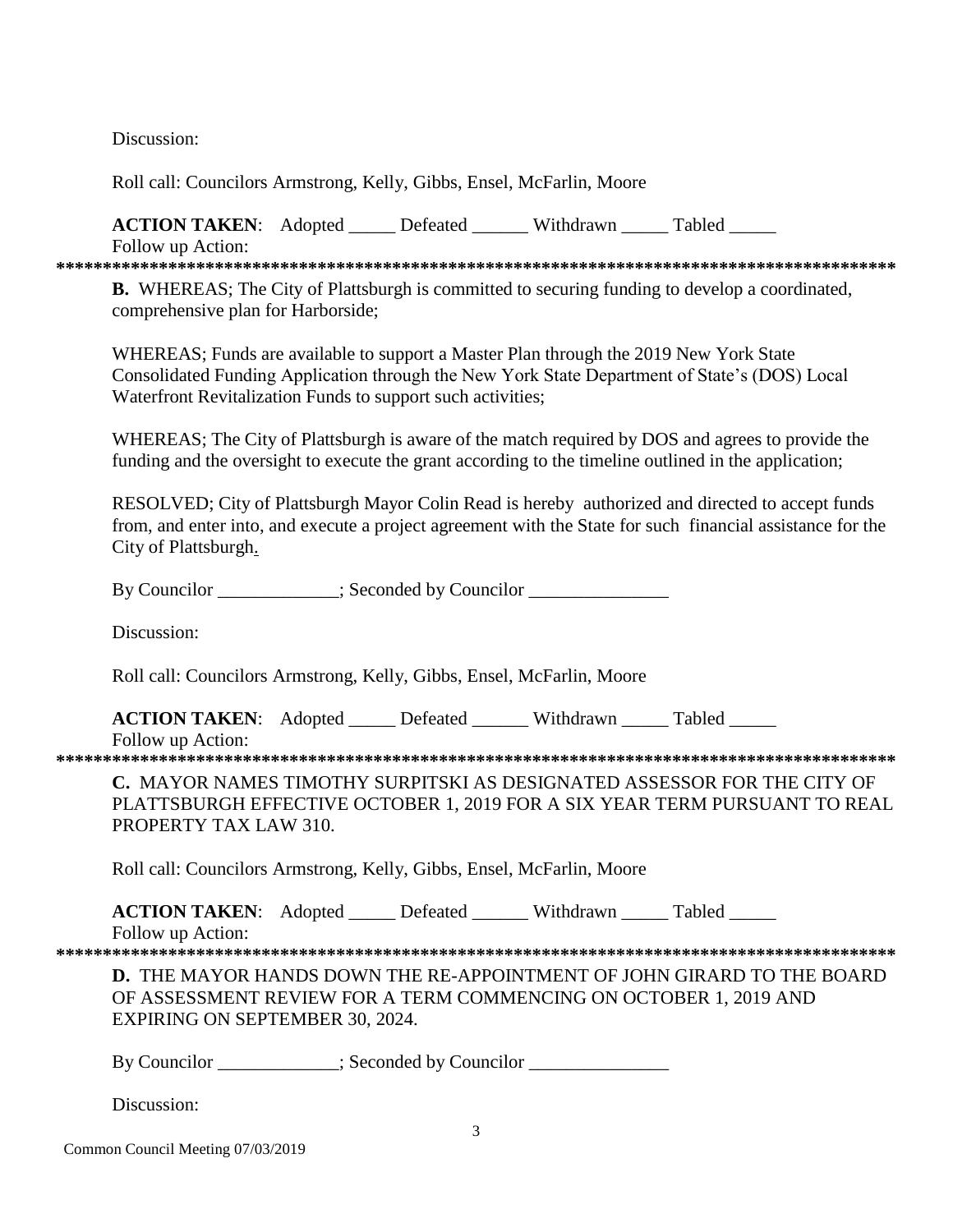|                                                                                                                                                                                                                                                                                                                                                                                                                                | Roll call: Councilors Armstrong, Kelly, Gibbs, Ensel, McFarlin, Moore                                                                                                                                                                                                 |  |  |  |  |
|--------------------------------------------------------------------------------------------------------------------------------------------------------------------------------------------------------------------------------------------------------------------------------------------------------------------------------------------------------------------------------------------------------------------------------|-----------------------------------------------------------------------------------------------------------------------------------------------------------------------------------------------------------------------------------------------------------------------|--|--|--|--|
|                                                                                                                                                                                                                                                                                                                                                                                                                                | ACTION TAKEN: Adopted _____ Defeated ______ Withdrawn _____ Tabled _____<br>Follow up Action:                                                                                                                                                                         |  |  |  |  |
|                                                                                                                                                                                                                                                                                                                                                                                                                                | <b>E. MAYOR HANDS DOWN THE PROVISIONAL APPOINTMENT OF MALANA TAMER TO</b><br>PLANNER AT A BASE SALARY OF \$60,852 RANGE 6, STEP 7 WITH LEVEL 3 MANAGER<br>BENEFITS FOR A MINIMUM OF 40 HOURS PER WEEK IN THE COMMUNITY<br>DEVELOPMENT OFFICE, EFFECTIVE JULY 9, 2019. |  |  |  |  |
|                                                                                                                                                                                                                                                                                                                                                                                                                                | Roll call: Councilors Armstrong, Kelly, Gibbs, Ensel, McFarlin, Moore                                                                                                                                                                                                 |  |  |  |  |
|                                                                                                                                                                                                                                                                                                                                                                                                                                | <b>ACTION TAKEN:</b> Adopted _____ Defeated ______ Withdrawn _____ Tabled _____<br>Follow up Action:                                                                                                                                                                  |  |  |  |  |
| <b>F. RESOLVED:</b> In accordance with the request therefore the Common Council approves the Mayor is<br>authorized to sign an agreement with Sharp Point to design and construct a movable band pavilion as<br>part of capital project H5110.68, 2019 Monument Stage at a cost not to exceed \$98,579.00.                                                                                                                     |                                                                                                                                                                                                                                                                       |  |  |  |  |
|                                                                                                                                                                                                                                                                                                                                                                                                                                | By Councilor ___________; Seconded by Councilor ______________<br>Discussion:<br>Roll call: Councilors Armstrong, Kelly, Gibbs, Ensel, McFarlin, Moore                                                                                                                |  |  |  |  |
|                                                                                                                                                                                                                                                                                                                                                                                                                                |                                                                                                                                                                                                                                                                       |  |  |  |  |
|                                                                                                                                                                                                                                                                                                                                                                                                                                |                                                                                                                                                                                                                                                                       |  |  |  |  |
|                                                                                                                                                                                                                                                                                                                                                                                                                                | ACTION TAKEN: Adopted _____ Defeated ______ Withdrawn _____ Tabled _____<br>Follow up Action:                                                                                                                                                                         |  |  |  |  |
| G. RESOLVED: In accordance with the request therefore the Common Council approves that the<br>Mayor is authorized to sign a consulting agreement with The Chazen Companies to complete a Generic<br>Environmental Impact Statement that will assess the impacts of several projects related to the DRI and a<br>traffic study that will assess the impacts of planned changes to the City's downtown parking<br>configuration. |                                                                                                                                                                                                                                                                       |  |  |  |  |
|                                                                                                                                                                                                                                                                                                                                                                                                                                | By Councilor ___________; Seconded by Councilor ______________<br>Discussion:                                                                                                                                                                                         |  |  |  |  |
|                                                                                                                                                                                                                                                                                                                                                                                                                                |                                                                                                                                                                                                                                                                       |  |  |  |  |
|                                                                                                                                                                                                                                                                                                                                                                                                                                | Roll call: Councilors Armstrong, Kelly, Gibbs, Ensel, McFarlin, Moore                                                                                                                                                                                                 |  |  |  |  |
|                                                                                                                                                                                                                                                                                                                                                                                                                                | ACTION TAKEN: Adopted _____ Defeated ______ Withdrawn _____ Tabled _____<br>Follow up Action:                                                                                                                                                                         |  |  |  |  |